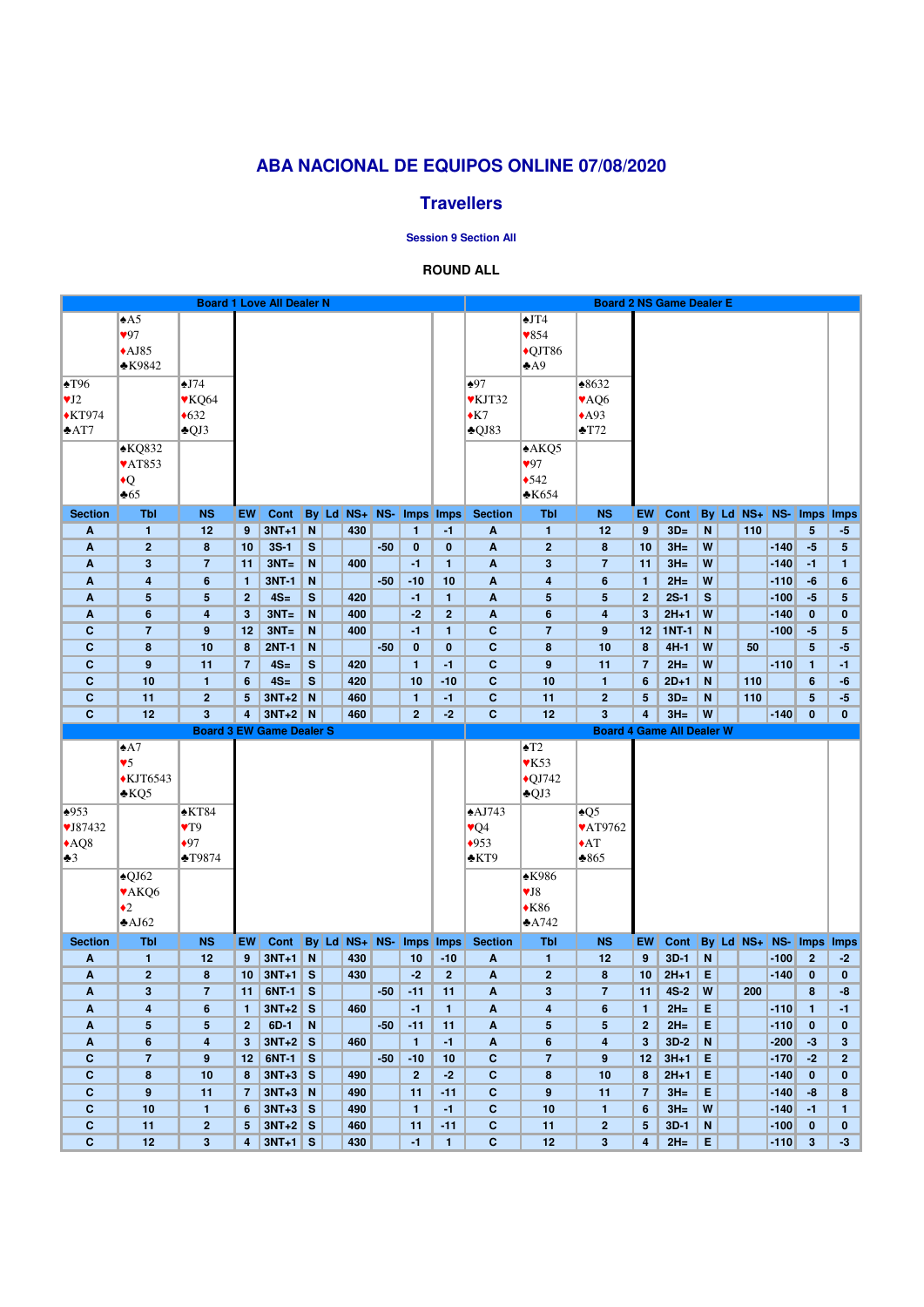## **ABA NACIONAL DE EQUIPOS ONLINE 07/08/2020**

### **Travellers**

#### **Session 9 Section All**

#### **ROUND ALL**

|                                  | <b>Board 5 NS Game Dealer N</b>  |                          |                   |                    |        |  |               |        |                   |                       |                              |                                  | <b>Board 6 EW Game Dealer E</b> |                   |                                  |             |              |     |                  |                                |                 |  |  |
|----------------------------------|----------------------------------|--------------------------|-------------------|--------------------|--------|--|---------------|--------|-------------------|-----------------------|------------------------------|----------------------------------|---------------------------------|-------------------|----------------------------------|-------------|--------------|-----|------------------|--------------------------------|-----------------|--|--|
|                                  | $\triangle$ KT42                 |                          |                   |                    |        |  |               |        |                   |                       |                              | $\triangle$ A7543                |                                 |                   |                                  |             |              |     |                  |                                |                 |  |  |
|                                  | $\blacktriangledown$ A72         |                          |                   |                    |        |  |               |        |                   |                       |                              | $\blacktriangledown$ KJ653       |                                 |                   |                                  |             |              |     |                  |                                |                 |  |  |
|                                  | $\triangle$ A932                 |                          |                   |                    |        |  |               |        |                   |                       |                              | $*A87$                           |                                 |                   |                                  |             |              |     |                  |                                |                 |  |  |
|                                  | $*96$                            |                          |                   |                    |        |  |               |        |                   |                       |                              | ♣-                               |                                 |                   |                                  |             |              |     |                  |                                |                 |  |  |
| AQJ875                           |                                  | $\triangle 963$          |                   |                    |        |  |               |        |                   |                       | $\triangle Q98$              |                                  | <b>AKJT</b>                     |                   |                                  |             |              |     |                  |                                |                 |  |  |
|                                  |                                  |                          |                   |                    |        |  |               |        |                   |                       |                              |                                  |                                 |                   |                                  |             |              |     |                  |                                |                 |  |  |
| $\blacktriangledown$ K95         |                                  | $\blacktriangledown 64$  |                   |                    |        |  |               |        |                   |                       | $\blacktriangledown$ 42      |                                  | <b>VAQ</b>                      |                   |                                  |             |              |     |                  |                                |                 |  |  |
| $\triangleleft Q4$               |                                  | $\blacklozenge$ J865     |                   |                    |        |  |               |        |                   |                       | $\triangle$ Q93              |                                  | $\triangle$ KJT542              |                   |                                  |             |              |     |                  |                                |                 |  |  |
| $*72$                            |                                  | $\triangle$ AQJ8         |                   |                    |        |  |               |        |                   |                       | $*AKT87$                     |                                  | $\clubsuit 63$                  |                   |                                  |             |              |     |                  |                                |                 |  |  |
|                                  | ♠-                               |                          |                   |                    |        |  |               |        |                   |                       |                              | $\triangle 62$                   |                                 |                   |                                  |             |              |     |                  |                                |                 |  |  |
|                                  | vQJT83                           |                          |                   |                    |        |  |               |        |                   |                       |                              | YT987                            |                                 |                   |                                  |             |              |     |                  |                                |                 |  |  |
|                                  | $\triangle$ KT7                  |                          |                   |                    |        |  |               |        |                   |                       |                              | $\bullet$ <sup>6</sup>           |                                 |                   |                                  |             |              |     |                  |                                |                 |  |  |
|                                  | $\triangle$ KT543                |                          |                   |                    |        |  |               |        |                   |                       |                              | $\triangle$ QJ9542               |                                 |                   |                                  |             |              |     |                  |                                |                 |  |  |
| <b>Section</b>                   | <b>Tbl</b>                       | <b>NS</b>                | EW                | Cont               |        |  | By Ld NS+ NS- |        | <b>Imps</b>       | <b>Imps</b>           | <b>Section</b>               | <b>Tbl</b>                       | <b>NS</b>                       | EW                | Cont                             |             | <b>By</b> Ld |     | $NS+$ NS-        |                                | Imps Imps       |  |  |
| A                                | $\mathbf{1}$                     | 12                       | 9                 | $4H+1$             | S      |  | 650           |        | 13                | $-13$                 | $\mathbf{A}$                 | $\mathbf{1}$                     | 12                              | 9                 | $5D-1$                           | E           |              | 100 |                  | $6\phantom{1}$                 | -6              |  |  |
| A                                | $\overline{2}$                   | 8                        | 10                | $2S-1$             | W      |  | 50            |        | $-2$              | $\overline{2}$        | A                            | $\overline{2}$                   | 8                               | 10                | $4Hx-1$                          | $\mathbf N$ |              |     | $-100$           | 11                             | $-11$           |  |  |
| A                                | $\mathbf{3}$                     | $\overline{7}$           | 11                | $4S-2$             | W      |  | 100           |        | $\bf{0}$          | $\bf{0}$              | $\boldsymbol{A}$             | 3                                | $\overline{7}$                  | 11                | $2S-1$                           | N           |              |     | $-50$            | $-5$                           | $5\phantom{.0}$ |  |  |
| A                                | 4                                | 6                        | $\mathbf{1}$      | $3S-2$             | W      |  | 100           |        | $\mathbf{0}$      | $\mathbf{0}$          | A                            | 4                                | 6                               | $\mathbf{1}$      | $3NT =$                          | E           |              |     | $-600$           | $\mathbf 0$                    | $\bf{0}$        |  |  |
| A                                | $5\phantom{.0}$                  | 5                        | $\mathbf{2}$      | $3S-2$             | W      |  | 100           |        | $\overline{2}$    | $-2$                  | $\boldsymbol{A}$             | 5                                | 5                               | $\mathbf{2}$      | $3NT =$                          | W           |              |     | $-600$           | 4                              | $-4$            |  |  |
| A                                | $6\phantom{1}$                   | 4                        | 3                 | $3H =$             | S      |  | 140           |        | $-11$             | 11                    | $\boldsymbol{A}$             | $6\phantom{1}$                   | 4                               | 3                 | $3NT+2$ E                        |             |              |     | $-660$           | $-2$                           | $\overline{2}$  |  |  |
| $\mathbf C$                      | $\overline{7}$                   | 9                        | 12                | $4H-1$             | S      |  |               | $-100$ | $-13$             | 13                    | $\mathbf C$                  | $\overline{7}$                   | 9                               | 12                | $2D+3$                           | E           |              |     | $-150$           | $-6$                           | 6               |  |  |
| $\mathbf c$                      | 8                                | 10                       | 8                 | $3S-2$             | W      |  | 100           |        | $\overline{2}$    | $-2$                  | $\mathbf{C}$                 | 8                                | 10                              | 8                 | $3NT =$                          | E           |              |     | $-600$           | $-11$                          | 11              |  |  |
| $\mathbf C$                      | $\boldsymbol{9}$                 | 11                       | $\overline{7}$    | $3S-2$             | W      |  | 100           |        | $\bf{0}$          | $\mathbf{0}$          | $\mathbf{C}$                 | $\boldsymbol{9}$                 | 11                              | $\overline{7}$    | $3H =$                           | $\mathbf N$ |              | 140 |                  | 5                              | $-5$            |  |  |
| $\mathbf c$                      | 10                               | $\mathbf{1}$             | $6\phantom{1}6$   | $2S-2$             | W      |  | 100           |        | $\bf{0}$          | $\bf{0}$              | $\mathbf c$                  | 10                               | $\mathbf{1}$                    | $6\phantom{1}$    | $3NT =$                          | E           |              |     | $-600$           | $\mathbf{0}$                   | $\mathbf{0}$    |  |  |
| $\mathbf{C}$                     | 11                               | $\mathbf{2}$             | 5                 | $3S-1$             | W      |  | 50            |        | $-2$              | $\overline{2}$        | $\mathbf{C}$                 | 11                               | $\mathbf{2}$                    | 5                 | $3NTx = E$                       |             |              |     | $-750$           | $-4$                           | 4               |  |  |
| $\mathbf{C}$                     | 12                               | $\overline{\mathbf{3}}$  | 4                 | $4H+1$             | S      |  | 650           |        | 11                | $-11$                 | $\mathbf c$                  | 12                               | $3\phantom{a}$                  | 4                 | $3NT =$                          | E           |              |     | $-600$           | $\overline{2}$                 | $-2$            |  |  |
| <b>Board 7 Game All Dealer S</b> |                                  |                          |                   |                    |        |  |               |        |                   |                       |                              |                                  |                                 |                   |                                  |             |              |     |                  |                                |                 |  |  |
|                                  |                                  |                          |                   |                    |        |  |               |        |                   |                       |                              |                                  |                                 |                   | <b>Board 8 Love All Dealer W</b> |             |              |     |                  |                                |                 |  |  |
|                                  | $\triangle$ T94                  |                          |                   |                    |        |  |               |        |                   |                       |                              | $*84$                            |                                 |                   |                                  |             |              |     |                  |                                |                 |  |  |
|                                  | <b>VAKJ3</b>                     |                          |                   |                    |        |  |               |        |                   |                       |                              | $\sqrt{Q}J2$                     |                                 |                   |                                  |             |              |     |                  |                                |                 |  |  |
|                                  | $\bigstar$ J42                   |                          |                   |                    |        |  |               |        |                   |                       |                              |                                  |                                 |                   |                                  |             |              |     |                  |                                |                 |  |  |
|                                  | AQ2                              |                          |                   |                    |        |  |               |        |                   |                       |                              | $\triangle$ Q73<br>T8643         |                                 |                   |                                  |             |              |     |                  |                                |                 |  |  |
|                                  |                                  |                          |                   |                    |        |  |               |        |                   |                       |                              |                                  |                                 |                   |                                  |             |              |     |                  |                                |                 |  |  |
| $\triangle 62$                   |                                  | A K8                     |                   |                    |        |  |               |        |                   |                       | AQT9                         |                                  | $\triangle 76$                  |                   |                                  |             |              |     |                  |                                |                 |  |  |
| $\blacktriangledown 84$          |                                  | $\blacktriangledown 652$ |                   |                    |        |  |               |        |                   |                       | $\blacktriangledown$ AK74    |                                  | 9853                            |                   |                                  |             |              |     |                  |                                |                 |  |  |
| $*KT85$                          |                                  | $\triangle$ Q63          |                   |                    |        |  |               |        |                   |                       | $*982$                       |                                  | $\triangle$ AT65                |                   |                                  |             |              |     |                  |                                |                 |  |  |
| \$J9765                          |                                  | $\triangle$ K43          |                   |                    |        |  |               |        |                   |                       | $\clubsuit Q9$               |                                  | $\triangle$ KJ5                 |                   |                                  |             |              |     |                  |                                |                 |  |  |
|                                  | $\triangle$ QJ753                |                          |                   |                    |        |  |               |        |                   |                       |                              | $\triangle$ KJ532                |                                 |                   |                                  |             |              |     |                  |                                |                 |  |  |
|                                  | ♥QT9                             |                          |                   |                    |        |  |               |        |                   |                       |                              | $\Psi T6$                        |                                 |                   |                                  |             |              |     |                  |                                |                 |  |  |
|                                  | $\triangle$ A97                  |                          |                   |                    |        |  |               |        |                   |                       |                              | $\triangle$ KJ4                  |                                 |                   |                                  |             |              |     |                  |                                |                 |  |  |
|                                  | $\triangle T8$                   |                          |                   |                    |        |  |               |        |                   |                       |                              | A72                              |                                 |                   |                                  |             |              |     |                  |                                |                 |  |  |
| <b>Section</b>                   | <b>Tbl</b>                       | <b>NS</b>                | <b>EW</b>         | Cont               |        |  | By Ld NS+     | $NS-$  | <b>Imps</b>       | <b>Imps</b>           | <b>Section</b>               | <b>Tbl</b>                       | <b>NS</b>                       | <b>EW</b>         | Cont By Ld NS+                   |             |              |     | $NS-$            | <b>Imps</b>                    | <b>Imps</b>     |  |  |
| A                                | $\mathbf{1}$                     | 12                       | 9                 | $3NT+1$            | N      |  | 630           |        | $\mathbf{1}$      | $-1$                  | $\boldsymbol{\mathsf{A}}$    | $\mathbf{1}$                     | 12                              | 9                 | $1NT+3$ W                        |             |              |     | $-180$           | $6\phantom{1}$                 | -6              |  |  |
| A                                | $\overline{2}$                   | 8                        | 10                | $3NT =$            | N      |  | 600           |        | 10                | $-10$                 | A                            | $\overline{2}$                   | 8                               | 10                | $3H+1$                           | W           |              |     | $-170$           | 6                              | -6              |  |  |
| A                                | $\mathbf{3}$                     | $\overline{7}$           | 11                | $4Sx-1$            | N      |  |               | $-200$ | $-13$             | 13                    | A                            | 3                                | $\overline{7}$                  | 11                | $2H+2$                           | $\mathsf E$ |              |     | $-170$           | $\mathbf 0$                    | 0               |  |  |
| A                                | 4                                | 6                        | $\mathbf{1}$      | $3NT =$            | N      |  | 600           |        | $-1$              | $\mathbf{1}$          | A                            | 4                                | 6                               | $\mathbf{1}$      | $2H+2$                           | E           |              |     | $-170$           | $\mathbf{0}$                   | $\bf{0}$        |  |  |
| A                                | $5\phantom{.0}$                  | 5                        | $\mathbf{2}$<br>3 | $4S-1$             | N      |  |               | $-100$ | $\mathbf{0}$      | $\mathbf 0$           | $\boldsymbol{A}$             | 5                                | 5                               | $\mathbf{2}$<br>3 | $3H+1$                           | W<br>W      |              |     | $-170$           | $-1$<br>$\mathbf{0}$           | 1.              |  |  |
| A<br>$\mathbf C$                 | $6\phantom{1}$<br>$\overline{7}$ | 4<br>9                   | 12                | $3NT+1$<br>$3NT =$ | N<br>N |  | 630<br>600    |        | 12<br>$-1$        | $-12$<br>$\mathbf{1}$ | A<br>$\mathbf c$             | $6\phantom{1}$<br>$\overline{7}$ | 4<br>9                          | 12                | $2H+1$<br>$4H=$                  | W           |              |     | $-140$<br>$-420$ | -6                             | 0<br>6          |  |  |
| $\mathbf{C}$                     | 8                                | 10                       | 8                 | $3S+1$             | N      |  | 170           |        | $-10$             | 10                    | $\mathbf c$                  | 8                                | 10                              | 8                 | $4H=$                            | W           |              |     | $-420$           | $-6$                           | 6               |  |  |
| $\mathbf C$                      | $\boldsymbol{9}$                 | 11                       | 7                 | $3NT =$            | N      |  | 600           |        | 13                | $-13$                 | $\mathbf{C}$                 | 9                                | 11                              | $\overline{7}$    | $3H+1$                           | W           |              |     | $-170$           | $\mathbf{0}$                   | $\mathbf{0}$    |  |  |
| $\mathbf{C}$                     | 10                               | $\mathbf{1}$             | 6                 | $4S=$              | N      |  | 620           |        | $\mathbf{1}$      | $-1$                  | $\mathbf c$                  | 10                               | $\mathbf{1}$                    | $6\phantom{1}$    | $1NT+3$ W                        |             |              |     | $-180$           | $\mathbf{0}$                   | $\mathbf{0}$    |  |  |
| $\mathbf c$<br>$\mathbf{C}$      | 11<br>12                         | $\mathbf{2}$             | 5                 | $4S-1$<br>$4S-1$   | N      |  |               | $-100$ | $\bf{0}$<br>$-12$ | $\bf{0}$              | $\mathbf{C}$<br>$\mathbf{C}$ | 11<br>12                         | $\mathbf{2}$                    | 5                 | $3H =$<br>$1NT+2$ W              | W           |              |     | $-140$<br>$-150$ | $\blacksquare$<br>$\mathbf{0}$ | $-1$            |  |  |